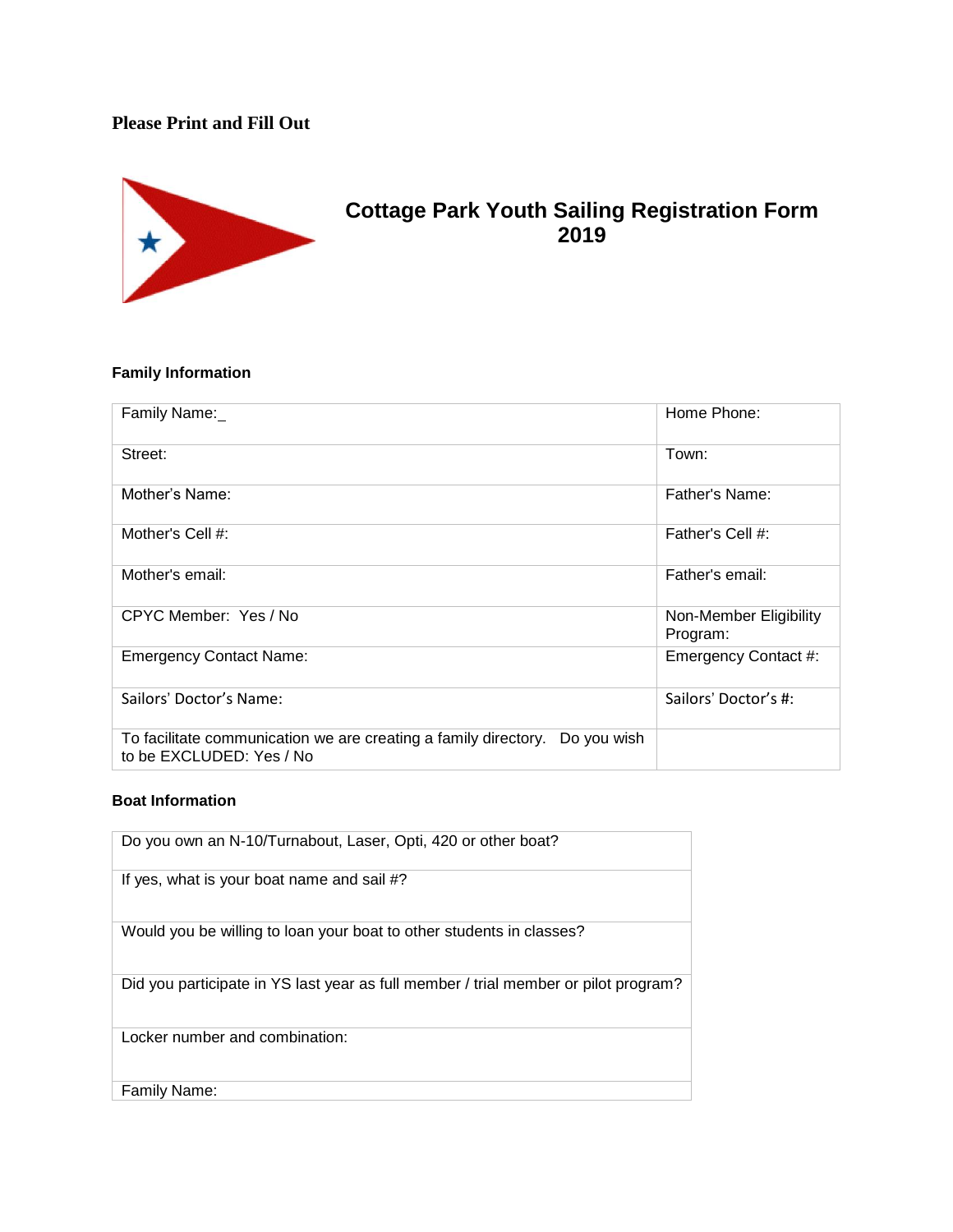#### **Sailor Information**

| <b>Janor Information</b>                                                                                                                                                                                         |                                                                                                                                                                                                                                                                                                                |
|------------------------------------------------------------------------------------------------------------------------------------------------------------------------------------------------------------------|----------------------------------------------------------------------------------------------------------------------------------------------------------------------------------------------------------------------------------------------------------------------------------------------------------------|
| Sailor #1 Name:                                                                                                                                                                                                  | Date of Birth:                                                                                                                                                                                                                                                                                                 |
| <b>Grade Entering Fall:</b>                                                                                                                                                                                      | Participated in CPYC YS last year: yes / no                                                                                                                                                                                                                                                                    |
| Has never been in a sailboat<br>Has sailed with me but never alone<br>$\overline{\phantom{a}}$<br>Is comfortable steering an N-10 by himself or herself<br>Is an experienced racer and has skippered in regattas | What is your child's sailing experience level? (check the most appropriate category):<br>__ Can rig an N-10 by him/herself, but has never steered an N-10<br>Is comfortable steering an N-10 with supervision but not alone<br>Is comfortable steering an N-10 by himself or herself but does not want to race |
| reverse or indicate None.                                                                                                                                                                                        | Chronic illness, medical conditions, allergies or medications being taken – please list here or on                                                                                                                                                                                                             |
| Does Sailor #1 carry an EpiPen: yes / no                                                                                                                                                                         |                                                                                                                                                                                                                                                                                                                |
|                                                                                                                                                                                                                  |                                                                                                                                                                                                                                                                                                                |

| Sailor #2 Name:<br>Grade Entering Fall:                                                                                                                                                                                                                                                                                        | Date of Birth:<br>Participated in CPYC YS last year: yes / no                                                                                                            |
|--------------------------------------------------------------------------------------------------------------------------------------------------------------------------------------------------------------------------------------------------------------------------------------------------------------------------------|--------------------------------------------------------------------------------------------------------------------------------------------------------------------------|
| Has never been in a sailboat<br>Has sailed with me but never alone<br>___ Can rig an N-10 by him/herself, but has never steered an N-10<br>Is comfortable steering an N-10 with supervision but not alone<br>__ Is comfortable steering an N-10 by himself or herself<br>Is an experienced racer and has skippered in regattas | What is your child's sailing experience level? (check the most appropriate category):<br>Is comfortable steering an N-10 by himself or herself but does not want to race |
|                                                                                                                                                                                                                                                                                                                                |                                                                                                                                                                          |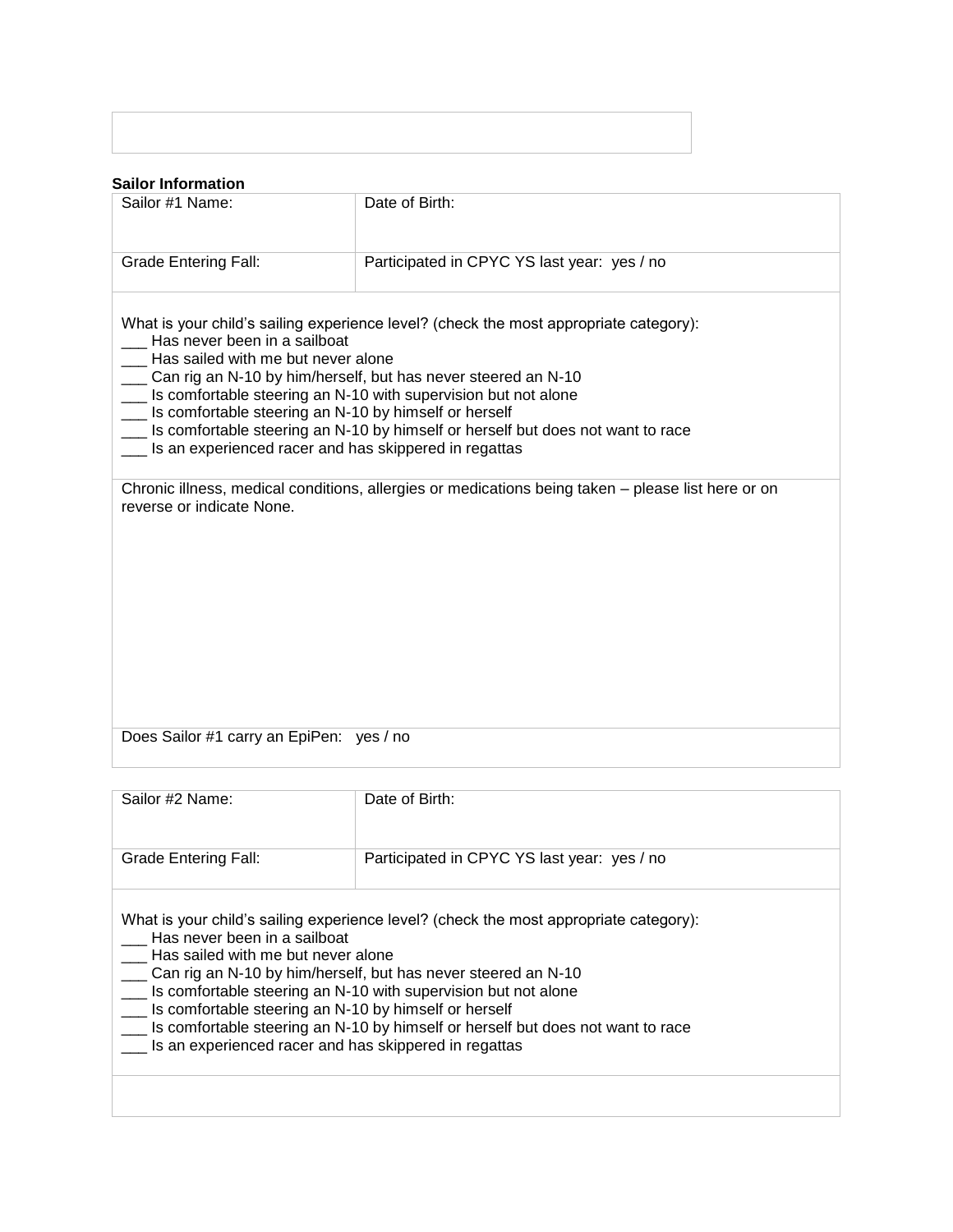Chronic illness, medical conditions, allergies or medications being taken – please list here or on reverse or indicate None.

Does Sailor #2 carry an EpiPen: yes / no

Family Name:

#### **Sailor Information continued**

| Sailor #3 Name:                                                                                                                                                                                                                                                                                                         | Date of Birth:                                                                                                                                                           |
|-------------------------------------------------------------------------------------------------------------------------------------------------------------------------------------------------------------------------------------------------------------------------------------------------------------------------|--------------------------------------------------------------------------------------------------------------------------------------------------------------------------|
| <b>Grade Entering Fall:</b>                                                                                                                                                                                                                                                                                             | Participated in CPYC YS last year: yes / no                                                                                                                              |
| Has never been in a sailboat<br>Has sailed with me but never alone<br>Can rig an N-10 by him/herself, but has never steered an N-10<br>Is comfortable steering an N-10 with supervision but not alone<br>Is comfortable steering an N-10 by himself or herself<br>Is an experienced racer and has skippered in regattas | What is your child's sailing experience level? (check the most appropriate category):<br>Is comfortable steering an N-10 by himself or herself but does not want to race |
| reverse or indicate None.                                                                                                                                                                                                                                                                                               | Chronic illness, medical conditions, allergies or medications being taken - please list here or on                                                                       |
| Does Sailor #3 carry an EpiPen: yes / no                                                                                                                                                                                                                                                                                |                                                                                                                                                                          |

#### Medical Authorization

I hereby authorize an instructor from CPYC Youth Sailing or an adult who bears this document, to authorize emergency treatment for the Sailor named above in the event that a parent or legal guardian cannot be reached at the above telephone numbers at the time of the emergency. Initials: